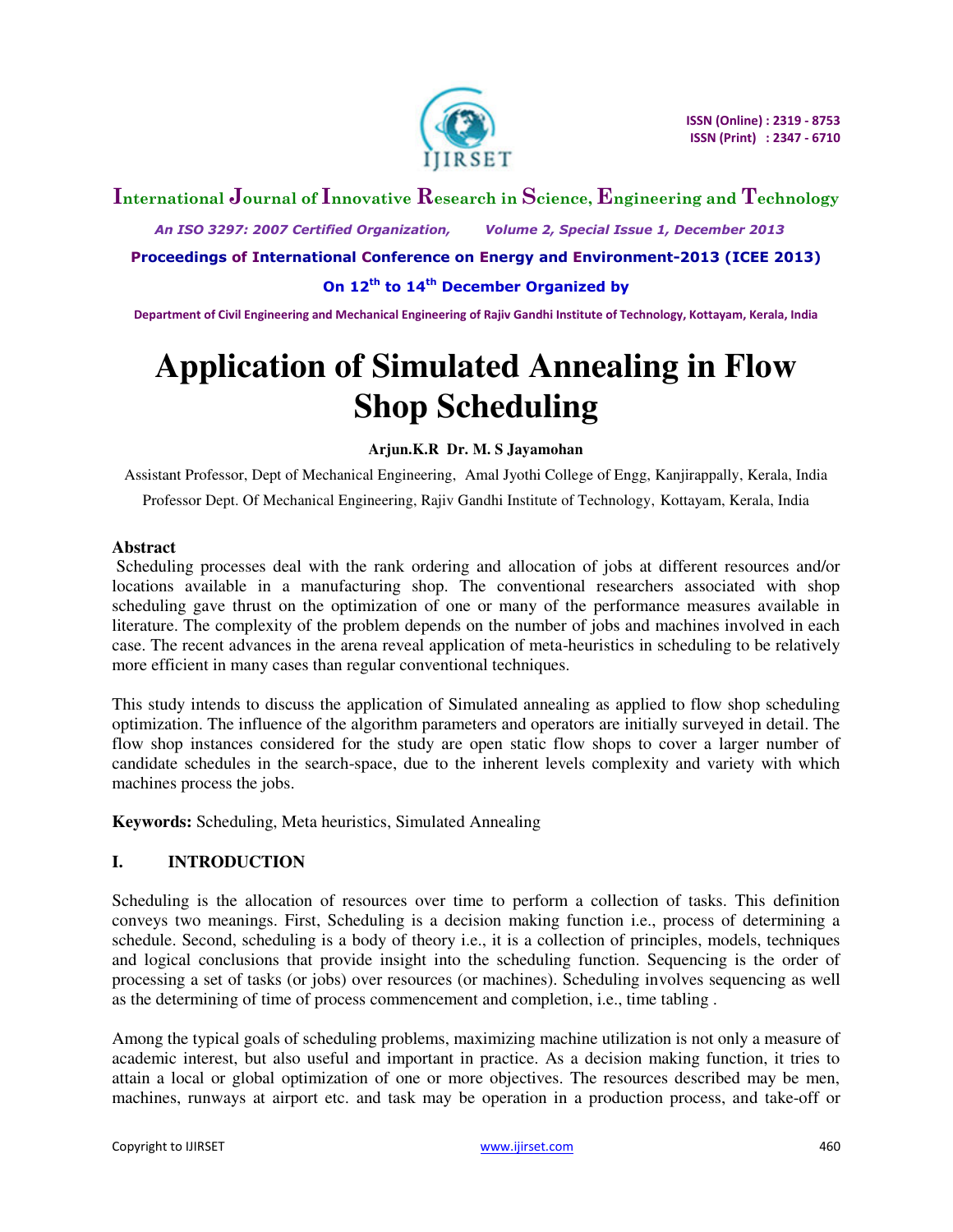landing in an airport etc. Each task may have a different priority level, earliest possible starting time or date and a due date. The objectives may be one or many, such as minimizing the completion times of the individual tasks, or minimizing the completion time of the last task or even minimizing the number of tasks for which the completion time exceeds the pre defined due date.

In its general form, problem of scheduling exists in most manufacturing and production systems, information processing environments, transportation distribution systems and in many service situations. Production scheduling is a function to determine an actual (optimal or feasible) implementation plan with respect to the time schedule for all the jobs to be executed. This is done after product items and production quantities have been decided by production planning and production processes have been decided by process planning. In any organization or system, the scheduling function interfaces with many other functions. In a manufacturing system, orders are released and are to be translated to jobs with associated due dates. The jobs are to be processed by machines in a work center in a specific order or sequence. Jobs may have to be waiting for processing on machines that are busy, and in actual practice preemption may occur when higher priority jobs arrive at the center.

In all these cases, scheduling of tasks effectively helps in maintaining an efficient and effective control of operations on the shop floor. The origin of the terminology of scheduling is from the manufacturing systems. Manufacturing systems can be classified into jobshops, flowshops, automatic transfer lines, flexible transfer lines, cellular manufacturing systems, flexible manufacturing systems, assembly shops, flexible assembly systems, multiple cell systems, just-in-time manufacturing systems etc.

The application of conventional optimization techniques has many inherent limitations. They include complex mathematical computations, development of generalized software solutions, procurement and use of problem specific information and computational complexity. The study intends to analyze the scenario with an attempt to optimize different performance parameters for flow shop scheduling. The use of Simulated Annealing helps to reduce the computational complexity. This also helps to compare the efficiency of optimization tools in solving scheduling problems.

The work done include (i) Analyzing the scenario with an attempt to optimize makespan for flow shop scheduling (ii) Use of Simulated Annealing to reduce computational complexity (iii) To apply the algorithms on benchmark problems

## **2. LITERATURE SURVEY**

The flow-shop scheduling problem has been an area of key research for over last three decades. Johnson 1954 proposed a 2 stage scheduling problem with the objective of minimizing the make span. The scheduling problem was taken as a conventional mathematical programming problem by Bowman (1959), Wagner (1959), Manne (1960) and Balas (1969) and a linear programming formulation with integer constraints in its solution was suggested by them. The problem of scheduling arises from the fact that the undirected arcs in the network (being represented as disjunctive arcs (Balas (1969)) do not allow a straightforward determination of the minimal maximal path in the network which reflects the minimal maximal flow time for scheduling problem. The problem is to solve this semi-directed network problem. Balas (1969) proposed a general method of solving scheduling problem. Charlton and Death (1970) also proposed a general method for solving scheduling problem but stated that applicability of the proposed method was limited to problems of very moderate size only.

The most successful solution procedure for flowshop scheduling problems is the branch and bound algorithm (Baker (1974), and French (1982)). Ignall and Schrage (1965) applied the basic branch and bound technique of Little, Murthy, Sweeney and Karel (1963) to the flowshop problem having three stages with makespan objective. In a parallel but independent effort, Lominicki (1965) also proposed a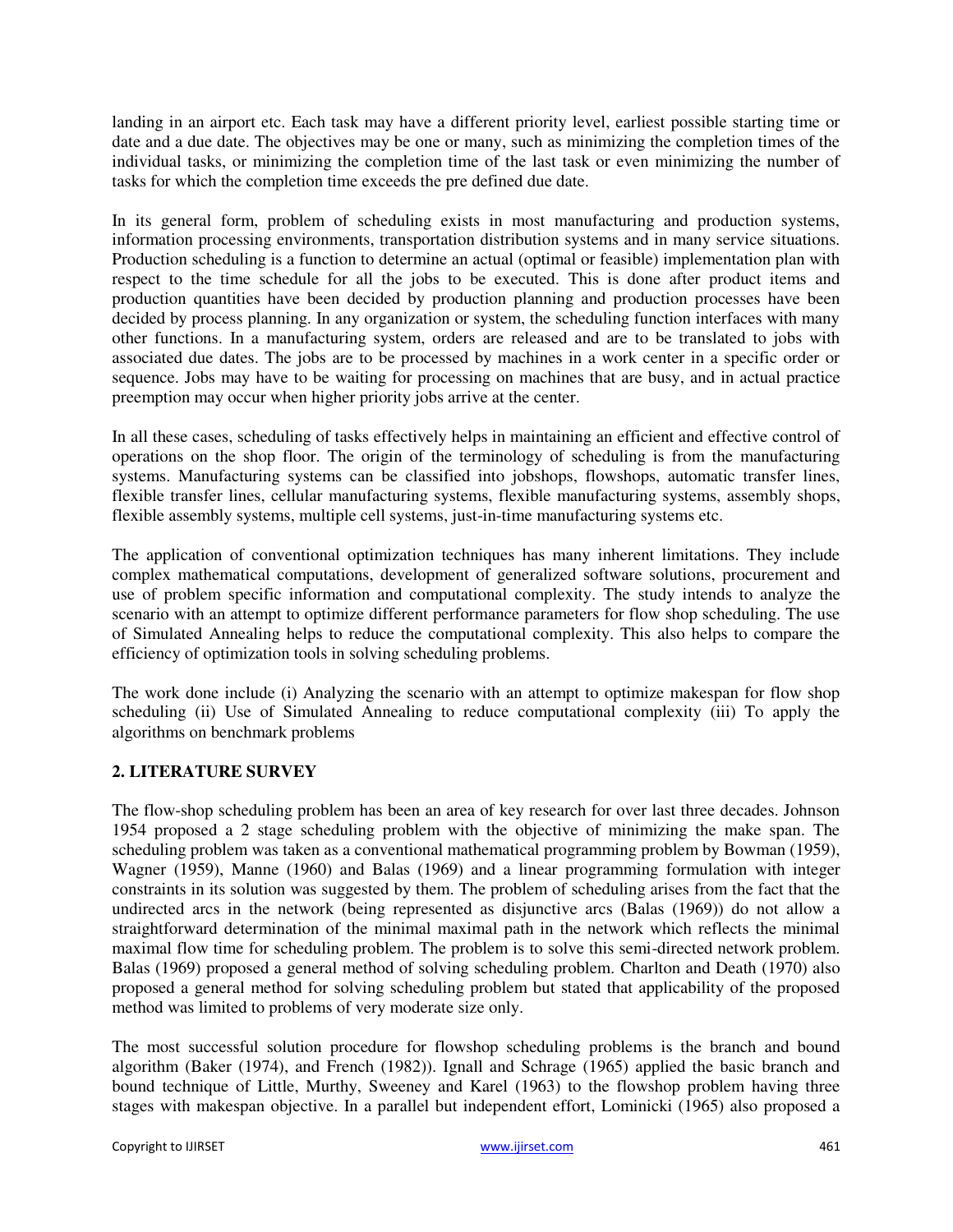similar algorithm. McMohan and Burton (1967) proposed job-based bounds complimentary to the machine-based bound that was determined from unsatisfied requirement for unscheduled jobs

Ashour and Quraishi (1969), however, obtained a result contradicting with that of McMahon and Burton(1967), in that the machine-based bound was noticeably faster than the combination of machinebased and job-based bounds. Ashour(1970) came up with a new bound called noninterference bound. Baker (1975) carried out a comprehensive and detailed investigation of the machine-based, job-based and non interference bounds, and elimination strategies in a comparative study along with an improved solution algorithm. Rajendran and Chaudhuri (1993) developed a branch and bound algorithm for scheduling to minimize makespan in the flowshop with parallel processors. They found that some parallel-processor flowshop problems could be solved easier than the single-processor flowshop problems. Abadi and

Sriskandarajah (1995) described the blocking flow shop problem as follows. The flowshop has no intermediate buffer therefore a job cannot leave a machine until the next machine downstream is free. If that is not the case, the job (and the machine as well) is said to be blocked. Aldowaisan and Allahverdi (1998) described the case in which once a job begins its processing on machine 1 of the production line, that job must continue without delay to be processed on each of the m machines in line. Not only are there no integer stage buffers to hold delay jobs, but also no job may wait on one machine until the subsequent machine in line is free to begin processing on that job. Aldowaisan and Allahverdi (1998) refer to this as the no-wait flow shop problem. More recently (2003), they proposed two heuristics based on Simulated Annealing and Simulated Annealing for the no-wait flow shop problem to minimize makespan. Hybrid flowshop problems have attracted much research during the last few years. Zhixing *et al*. (2002) describe the no-wait hybrid flowshop problem. Oyetunji (2009) has studied the common performance measures in scheduling problems. It discusses twenty nine different scheduling criteria and the mathematical expressions for each of the cases.

Some of the noteworthy dispatching rules that have been recently proposed and extensively studied are due to Baker and Kanet (1983), Vepsalainen and Morton (1987), Anderson and Nyirendra (1990), Raghu and Rajendran (1993), and Holthaus and Rajendran (1997). Jayamohan and Rajendran (1999) suggested new dispatching rules incorporating weights relating to flow time and tardiness of jobs

Osman and Potts (1989) proposed a simple Simulated Annealing algorithm using a shift neighborhood and a random neighborhood search. The SPIRIT algorithm proposed by Widmer and Hertz was a two phase heuristic. Taillard (1990) also presented a similar procedure to that of Widmer and Hertz. A Tabu search technique is applied to a schedule generated by an improved NE heuristic. Ogbu and Smith (1990) proposed a Simulated Annealing approach to the Permutation Flow Shop Problem which involved an initialization with the Palmer and Dannenberg heuristics

In Permutation Flow Shop scheduling research Chen *et al*. (1995) developed a simple Simulated Annealing. Ishibuchi *et al*. (1995) presented Simulated Annealing algorithms characterized by having robust performance with respect to the temperature cooling schedule. The results attained from the algorithm were comparable with the SA of Osman and Potts. Younes *et al*. (1998) discusses a Simulated Annealing approach to scheduling problems involving multiple processors. This deals with the minimization of the makespan in a flowshop. The algorithm used is Simulated Annealing which is initial candidate solution formed using heuristic based search. Wodecki and Bo\_zejko (2002) proposed a SA algorithm specifically meant to run in parallel computing environment. The algorithm was compared with NEH heuristic and yielded better results. The authors (2004, 2006) also studied on the application of genetic algorithm in parallel computing environments. The former of the studies deal with the application of minimizing total weighted completion time where as the latter uses a inter-island genetic operator for optimization problems with block properties. Rajendran  $\&$  Ziegler (2004) have proposed two very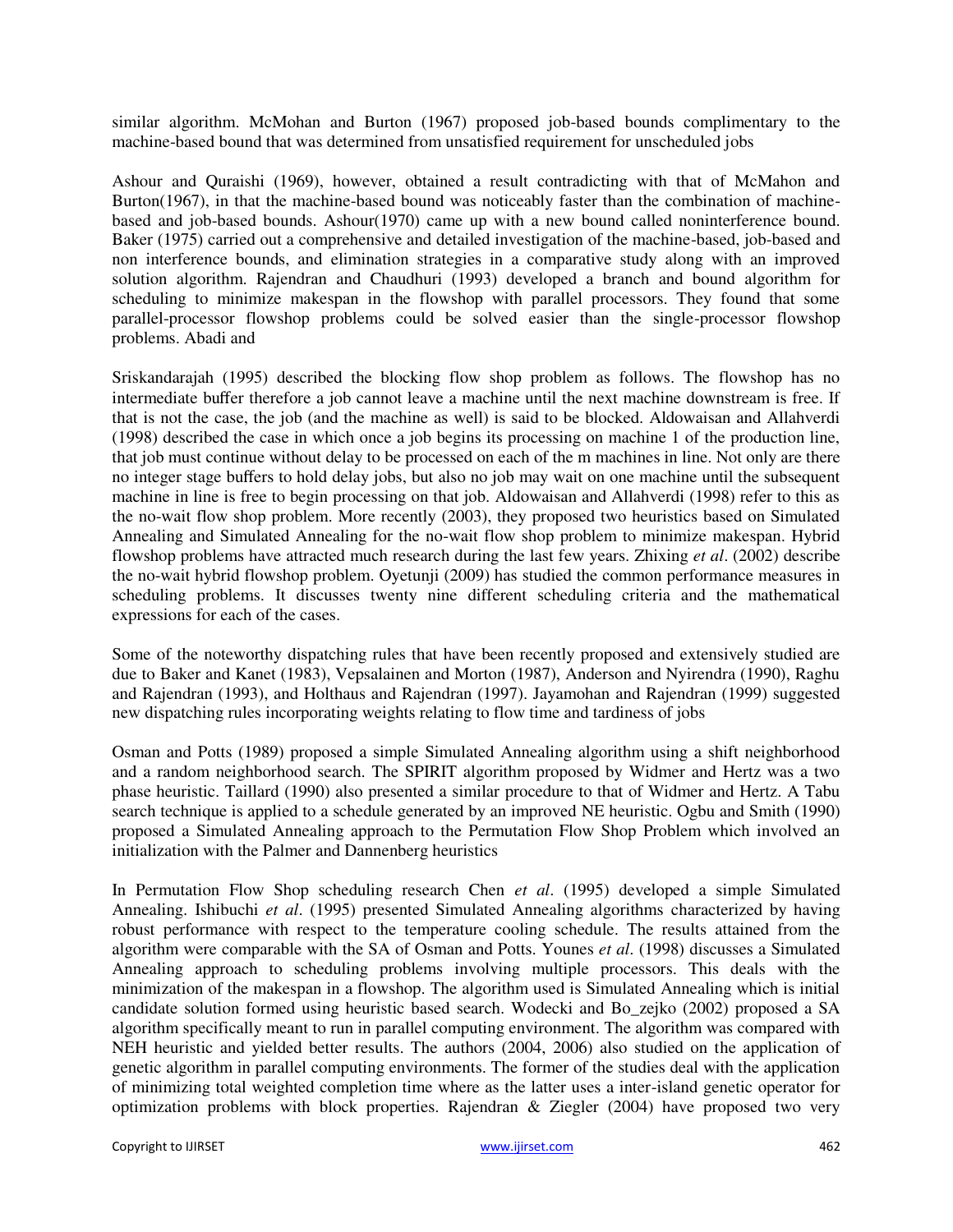effective ant-colony optimization (ACO) algorithms and Grabowski & Wodecki (2004) a very fast TS approach. Wang *et al*. (2008) proposed a two-stage GA to find the optimal solution. Sayadi *et al*. (2010) discusses a discrete fire fly algorithm for combinatorial optimization. This deals with minimizing the makespan and flow time in permutation flowshops.

## **3. FLOW SHOP SCHEDULING USING SIMULATED ANNEALING**

Shop scheduling problems belong to the class of multi-stage scheduling problems, where each job consists of a set of operations. For describing these problems, we use the standard 3-parameter classification  $\alpha | \beta | \gamma$ . The parameter  $\alpha$  indicates the machine environment, the parameter  $\beta$  describes job characteristics, and the parameter  $\gamma$  gives the optimization criterion.

Flow-shop scheduling problem is a set of jobs that flow through multiple stages in the same order. In a flow shop problem ( $\alpha$ = F), each job has exactly m operations, and the technological route (or machine order) in which the job passes through the machines is the same for any job. Without loss of generality, we assume that the technological route for any job is given by M1  $\rightarrow$ M2 $\rightarrow$ ..... $\rightarrow$ Mm

The problem of scheduling in permutation flow shops has been extensively investigated by many researchers. Exact and heuristic algorithms have been proposed over the years for solving the static permutation flow shop scheduling problems with the objectives of minimizing the makespan or total flow time of jobs .The makespan is the time required to complete the processing of all the jobs in the shop. The minimization of the makespan results in an efficient utilization of resources. Total flow time is the time spent by a job in the system. The minimization of mean flow time leads to the reduction of the average number of jobs waiting in queues. If the jobs spend less time in the system, the in-process inventory is reduced.

The general flowshop scheduling problem is a production problem where a set of n jobs have to be processed with identical flow pattern on m machines. When the sequence of job processing on all machines is the same we have the permutation flowshop sequencing production environment. Since there is no job passing, the number of possible schedules for n jobs is n!. Usually, the schedule performance measure is related to an efficient resource utilization looking for a job sequence that minimizes the makespan; that is the total time to complete the schedule

and the problem is then denoted as  $n/m / P/f_{max}$  or as F / prmu /  $C_{max}(Pinedo, 2002)$ .

A flow shop scheduling problem is generally modeled on the following assumptions:

i) The operation processing times on the machines are known, fixed and some of them may be zero if some job is not processed on a machine;

ii) Set-up times and breakdown times are included in the processing times and they are independent of the job position in the sequence of jobs;

iii)At a time, every job is processed on only one machine, and every machine processes only one job;

iv) The job operations on the machines may not be preempted

v) The machines are continuously available

The simulated annealing method is analogous to the cooling process of molten metal through annealing. At very high temperatures the atoms in the molten metal can move freely with respect to one another. The temperature when gets reduced, the movement of the atoms get restricted. The atoms at reduced temperatures start to get ordered and finally form crystals having minimum possible energy. The formation depends on the cooling rate. If the temperature gets reduced at a fast rate the crystalline state may not be achieved and may be replaced by a poly crystalline state. The energy associated with the state is relatively higher. So as to achieve a minimum energy level the temperature needs to be reduced at a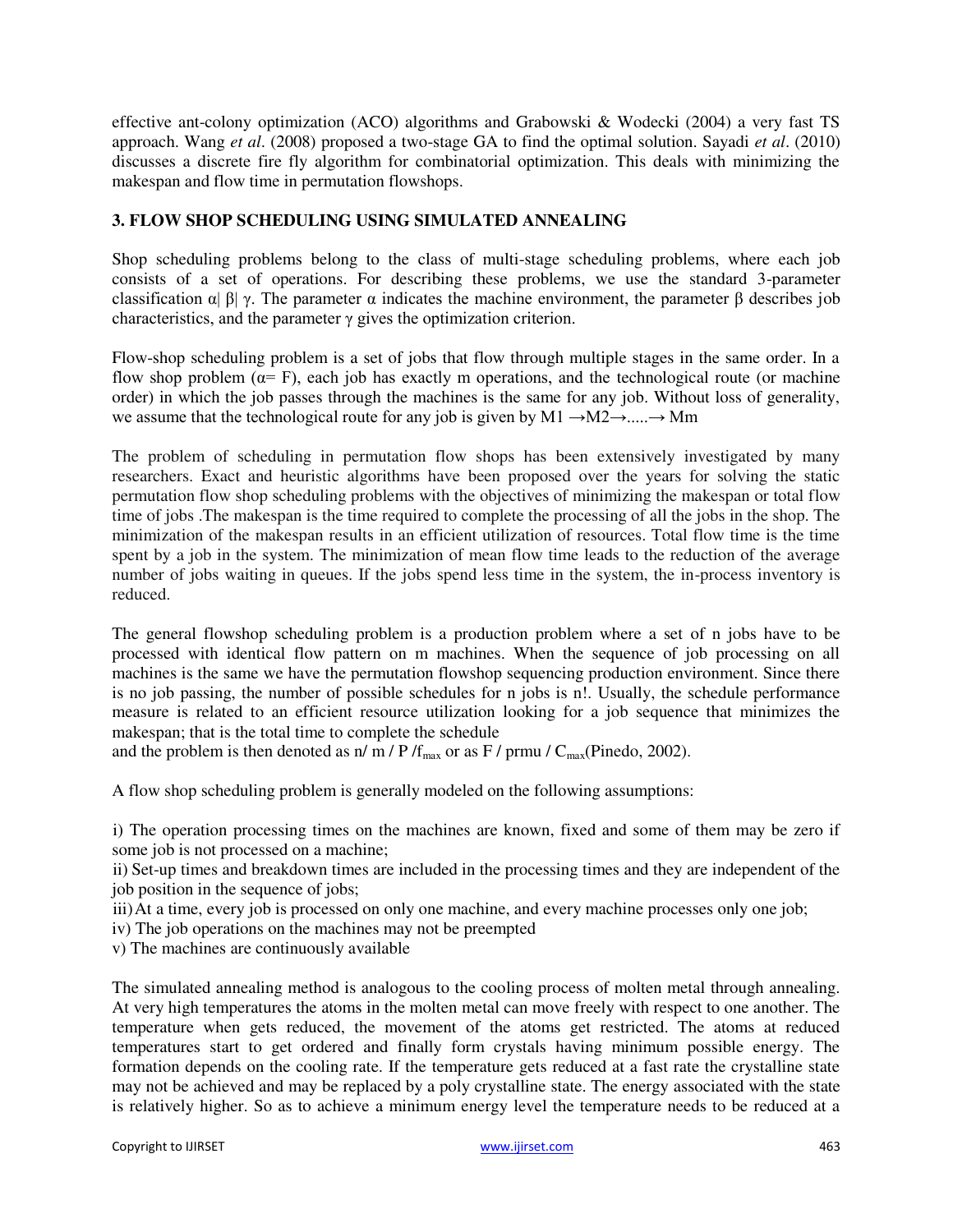slow rate. This process of slow cooling in metallurgical parlance is called as annealing.

The simulated annealing approach is based on the ideas from statistical mechanics and motivated by an analogy to the behaviour of physical systems in the presence of a heat bath. The non-physicist, however, can view it simply as an enhanced version of familiar technique of local optimization or iterative improvement, in which an initial solution is repeatedly improved by making small local alteration until no such alteration yields a better solution. Simulated annealing randomizes this procedure in a way to attempt to reduce the probability of becoming stuck in a poor, but locally optimal solution. As with local search, simulated annealing can be adapted readily to new problems (even in the absence of deep insight into the problems themselves) and, because of its ability to avoid poor local optima, it offers hope of obtaining significantly better solutions (Johnson *et al.* 1989).

The temperature *T* is a parameter which acts like an iteration (or time counter) for the algorithm. The temperature is successively reduced by a reduction factor, r. When the temperature reaches a prespecified level, called the freezing temperature, the procedure is said to be 'frozen', and is terminated. The main reason for which simulated annealing is supposed to give a good solution is due to the fact that it also considers inferior solutions (of course, with a certain acceptance criterion) in search of a good solution.

- *(i) Simulated Annealing procedure* 
	- a) Initialise a random schedule S.

Set Initial temperature, Final temperature and Temperature decrement factor. Initiate *F R \_ C N T ,*

## *TOTAL* and *ACCEPT* and set its upper limit

b) Find the objective function value for the initial sequence

Assign  $\text{BEST} = \text{S}$ 

c) Use Perturbation Operator and Generate schedule S'.

Increment *TOTAL* and *ACCEPT* . Repeat till counter exceeds upper limit

- d) Find out the needed performance measure value for each S' and pick the best value
- e) Compare the performance measure values of S' and BEST and assign the better value to BEST
- f) Compare the performance measure values of S and S' and assign the better value to S.
- g) If performance measure value of S' is worse than S apply Boltzmann Probability function to accept the schedule S' to replace S
- h) Decrement Temperature and Repeat the process
- i) Terminate when the termination condition is reached

## **4. PROBLEM FORMULATION**

The area of the study is flowshop scheduling. The flowshop scheduling problem involves many parameters of performance. The consideration of any one of the parameters as the objective of the study does not depicts the actual scenario. This demands for the need of considering more than one of the objectives. The study analyses the performance criteria of Makespan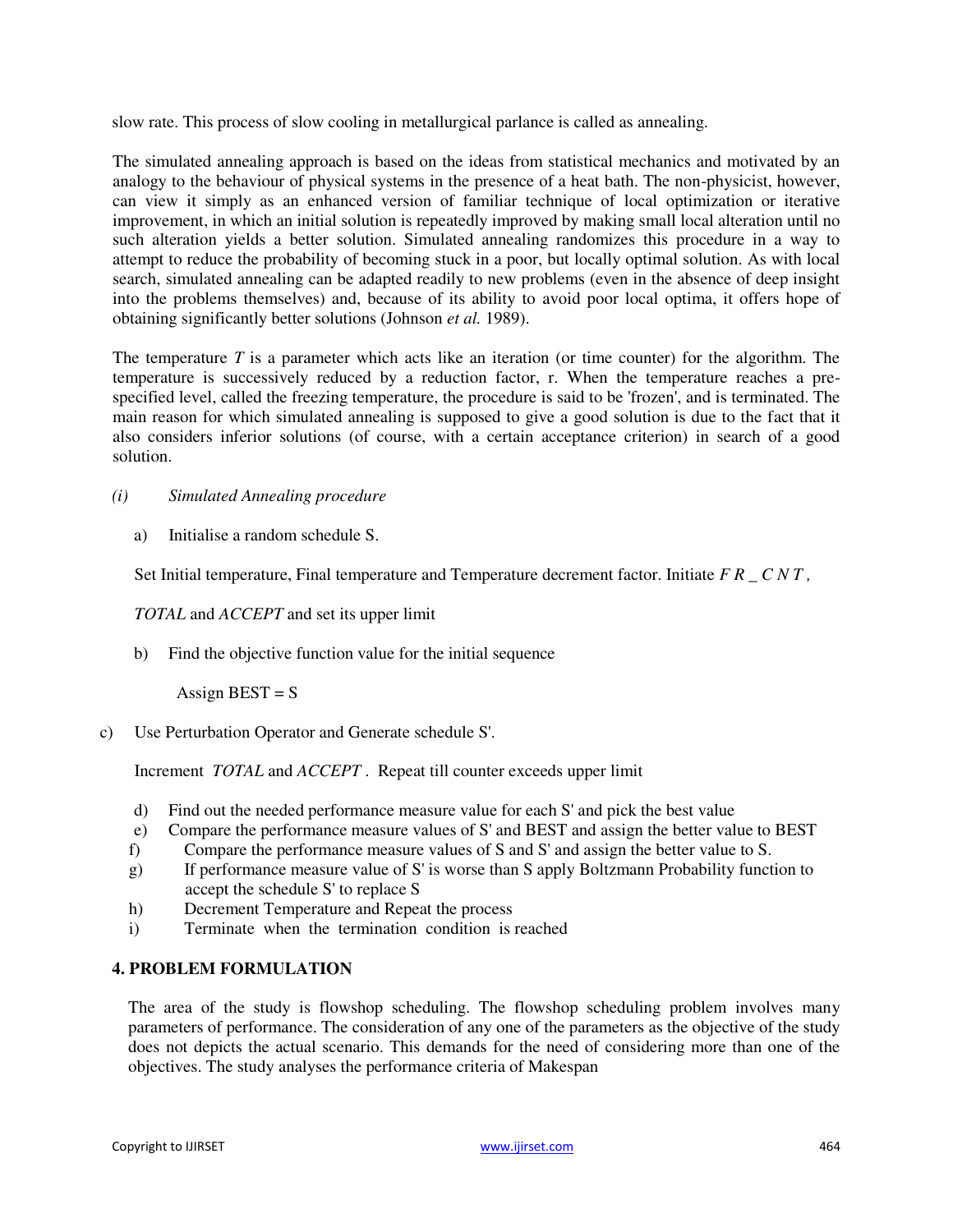#### *i. Parameters:*

n: Number of jobs m: Number of machines i: Machine index,  $(i=1,...,m)$  $j:$  Job index,  $(j=1,...,n)$  $k:$  Order index,  $(k=1,...,n)$ *tij* : Processing time of job *j* on machine *i*

#### *ii. Decision variables:*

*qijk* : Completion time of job *j* on machine *i* in kth order  $x_{jk}$ : Binary variable taking value 1 if job *j* is processed in kth order and 0, otherwise.

#### *iii. Objective Function*

The mathematical model for minimizing the makespan is as follow:

Min  $\sum q_{\min} x_i$  (1)

*iv. Constrains* 

| $\sum$ q(i+1)jk - t(i+1)j xjk > $\sum$ q ijk xjk                         |     |
|--------------------------------------------------------------------------|-----|
| $i=1$ m-1; $j=1$ n                                                       | (2) |
| $\sum$ qij(k+1) - tij x <sub>j(k+1)</sub> > $\sum$ q ijk x <sub>jk</sub> |     |
| $i=1m; j=1n-1$                                                           | (3) |
| $\sum$ xjk = 1 $\forall$ i,k                                             | (4) |
| $\sum$ xjk = 1 $\nabla$ i,j,k                                            | (5) |
| $qij \leq$<br>Mxjk $\forall i j k$                                       | (6) |
| qijk $\geq 0, \forall$ i,j,k                                             | (7) |
| xijk = {0,1 $\overline{N}$ i, j,k                                        | (8) |

The objective function (1) represents the minimization of the makespan. Constraints (2) and (3) certify that a job does not start on a machine until it finishes processing on the previous machine and its predecessor has completed processing on that machine. Constraint (4) insures that each sequence position is filled with only one job and constraint (5) insures that each job is assigned to only one position in the job sequence. The constraint set (6) is a relationship between the binary variables and the completion time variables. When each binary variable becomes zero, then its completion time variable will be also equal to zero. Finally (7) and (8) are logical constraints

#### **5.BENCHMARK PROBLEMS**

The benchmark problems are similar to real time problems in industrial scenario. The types of problems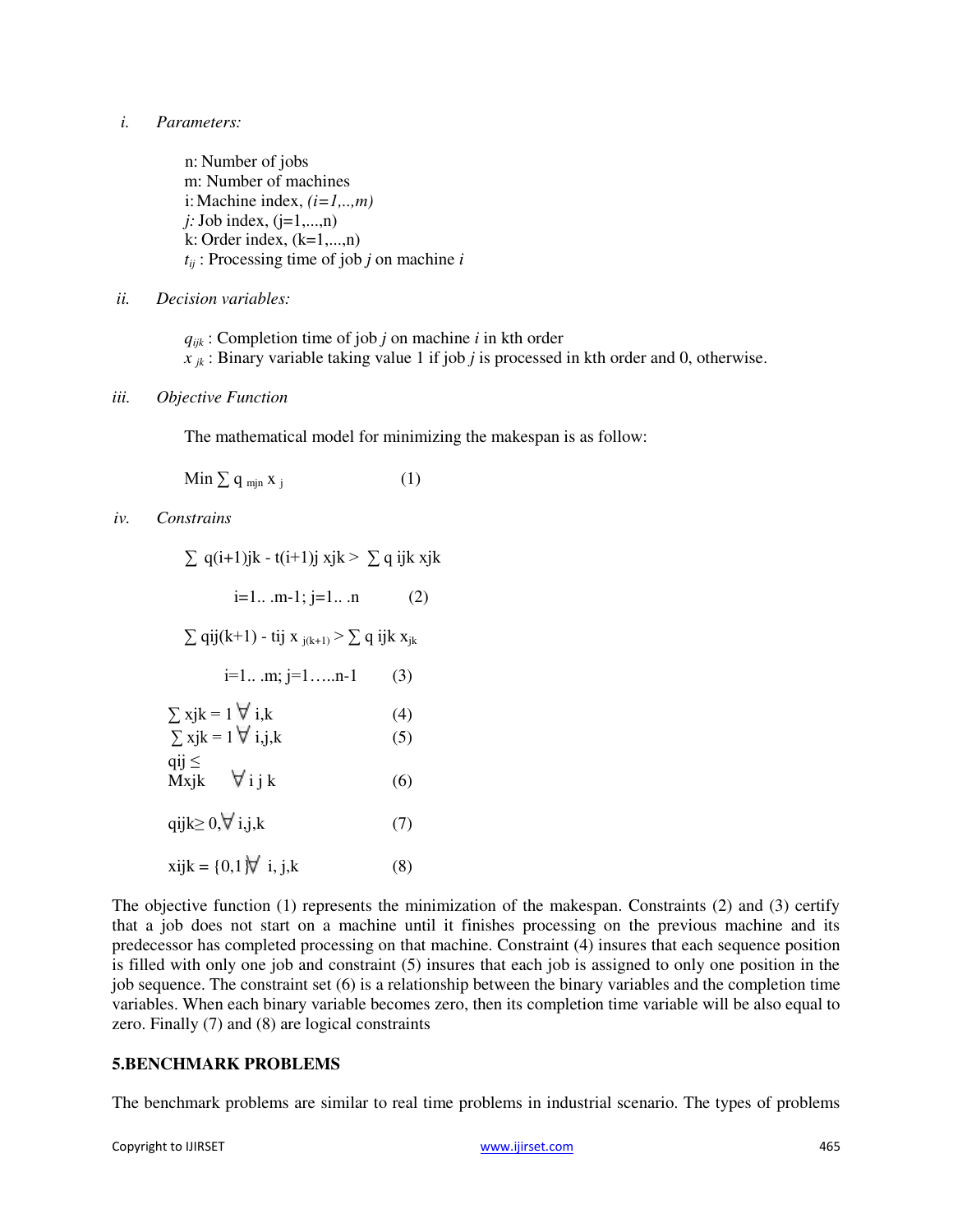vary over shop configurations viz flow shop, job shop and open shop. There are n jobs that have to be performed on m unrelated machines; in our case, every job consists of m non pre-emptible operations. Every operation of a job uses a different machine during a given time and may wait before being processed. They form a common base for the comparison of the scheduling problems.

Taillard in his different research works in scheduling discusses 120 benchmark instances for the flow shop scheduling problems for different 'm' machine and 'n' job combination. The benchmark instances specify the processing time which can be applied for simulating the system and iterating to attain performance measures. Taillard on solving the scheduling problems discusses the upper bound and lower bound of the objective function when applied by any of the heuristics. For the study in flowshop scheduling Taillard's instances of two different dimensions are taken. They are problems with 20 jobs x 10 machines and 20 jobs x 20 machines respectively. Three variations of each case has been taken for the study.

## **6.RESULTS AND DISCUSSSIONS**

Simulated Annealing for the optimization of makespan and tardiness for both the flowshop and jobshop are coded in MATLAB and ran on Intel Core2 Duo PC with 2GB memory. A detailed study of the different parameters and their influence in the scheduling optimization were carried out. This was done to fix the best parameters for the benchmark problems considered.

The flowshop scheduling scenario deals with the following instances proposed by Taillard.

- 1) Ta  $(20 \times 10) 3$  cases
- 2) Ta  $(20 \times 20) 3$  cases

## TABLE 1MAKESPAN OF 20 X 10 FLOWSHOP INSTANCES

| <b>Instances</b>      | Makespan |
|-----------------------|----------|
| Ta $20 \times 5$ case | 4910     |
| a                     | 5065     |
|                       | 4916     |
|                       | 4727     |
| Ta 20×5 case b        | 4713     |
|                       | 4449     |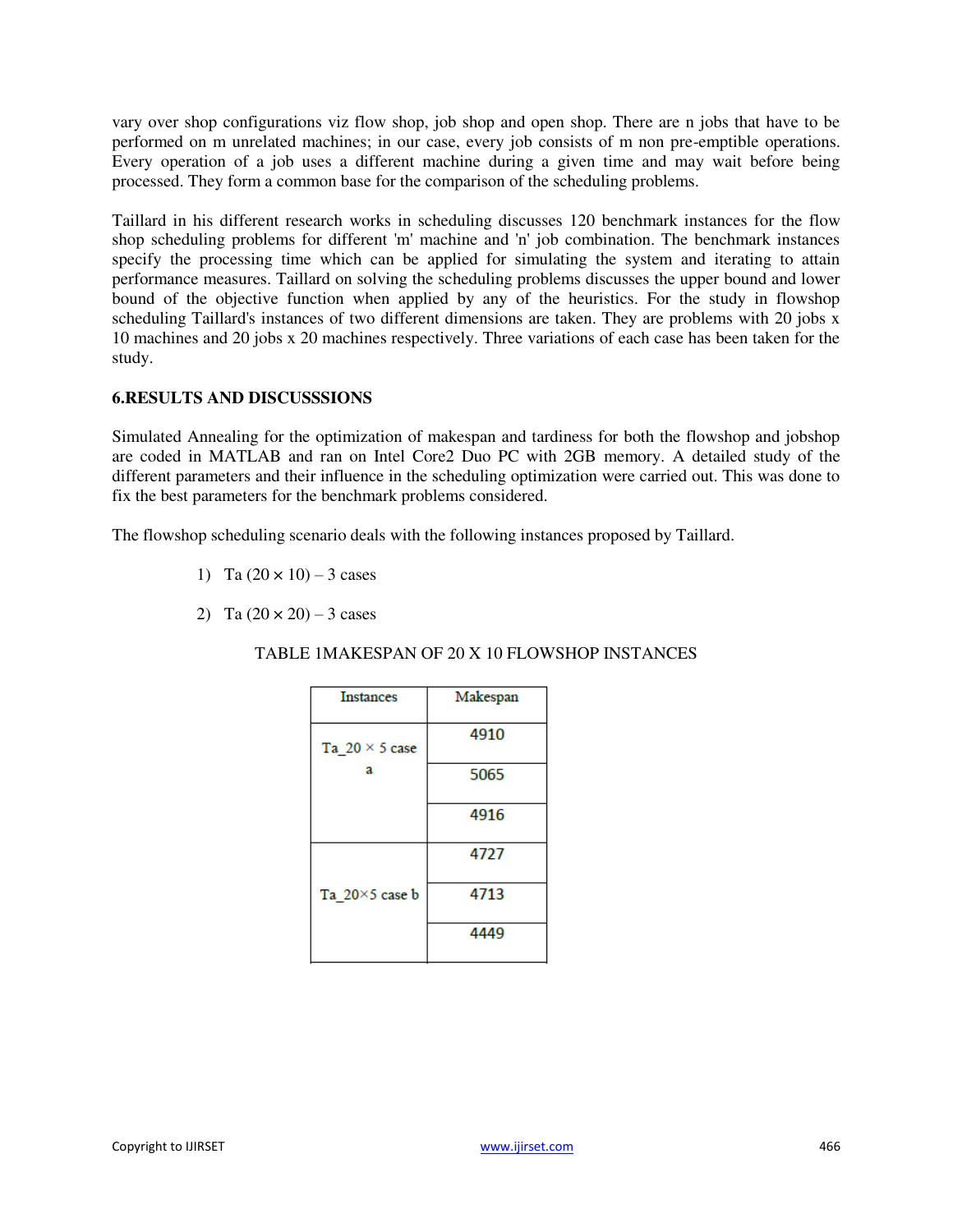

Fig 1. Makespan optimization using SA in  $T_a 20 \times 10$  case a



Fig 2. Makespan optimization using SA in  $T_a 20 \times 10$  case b

|  | TABLE 2 MAKESPAN OF 20 X 20 FLOWSHOP INSTANCES |
|--|------------------------------------------------|
|  |                                                |

| <b>Instances</b>            | Makespan |
|-----------------------------|----------|
|                             | 9497     |
| Ta $20 \times 20$<br>case a | 9779     |
|                             | 9744     |
|                             | 9060     |
| Ta $20 \times 20$<br>case b | 8991     |
|                             | 8773     |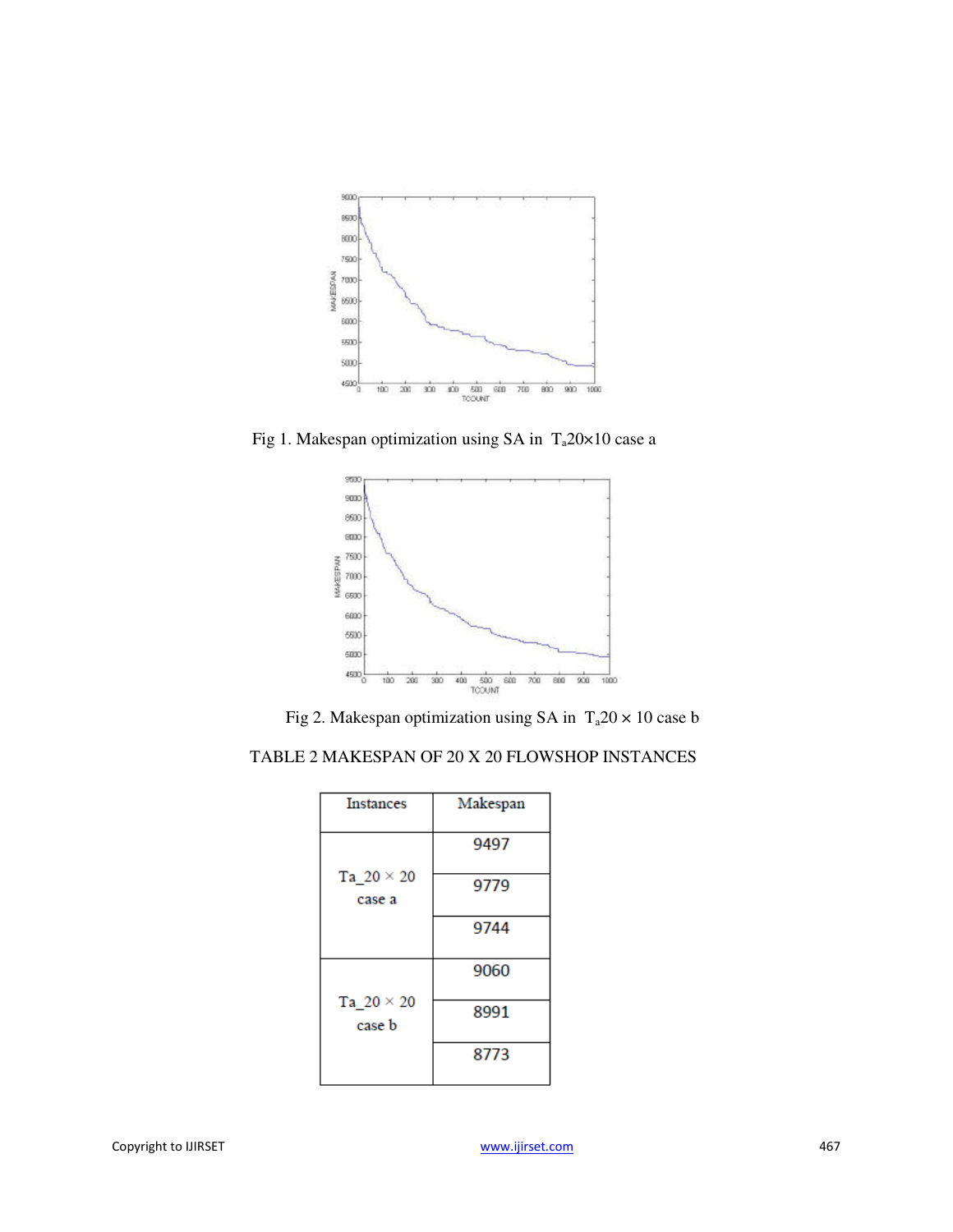

Fig 3. Makespan optimization using SA in  $T_a 20 \times 20$  case a

Fig 4 Makespan optimization using SA in  $T_a 20 \times 20$  case b



In the case of instances involving 20 jobs and 10 machines, Simulated Annealing algorithm uses the two random-site shift perturbation operator. The increase in the order and complexity of the problem due to the increase in the number of machines limits the operator in its efficiency. The dimensions of the search space involving candidate solutions increase and the operator needs more number of iterations to effectively search for better random candidate solutions in the space. The iterations were stopped at 1000 which was one of the termination conditions. The solutions showed better convergence after 800 iterations.

In the case of instances involving 20 jobs and 20 machines, the higher degree of complexity of the instances owing to the increase in the dimensions of the problem limits the efficiency of the two randomsite shift perturbation operator. The search space of candidate solutions is large in instances of larger dimensions.

## **7.SCOPE FOR FURTHER STUDY**

- i. The study can be extended to the use of other heuristics viz. Genetic Algorithm, Ant colony optimization, Taboo Search and Particle Swarm Optimization etc and the results can be compared
- ii. More performance measures relating to tardiness and flow time can be incorporated to supplement more detailed scheduling